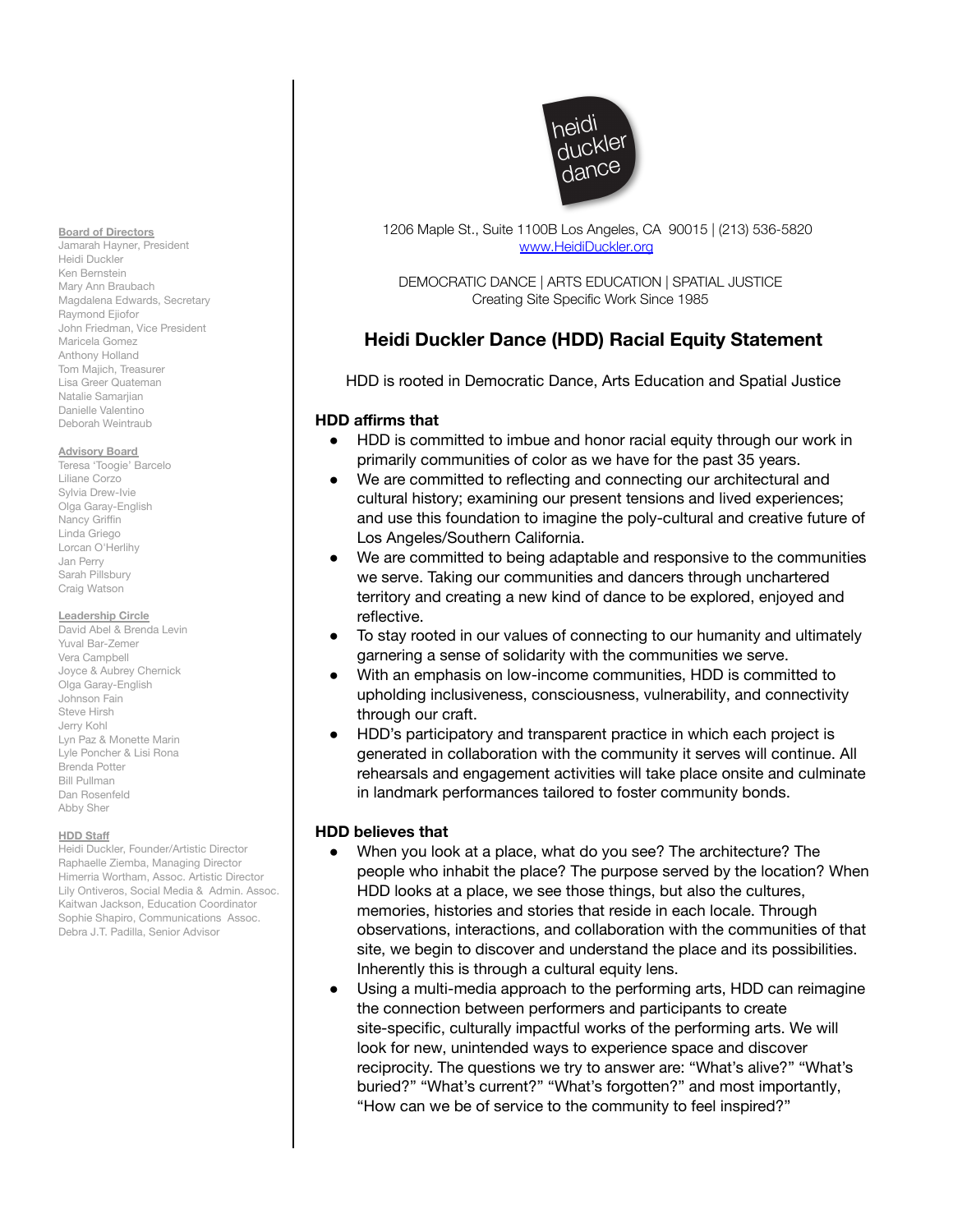● Over the life of the company, we have expanded our collaborative, community-based practices to include educational programs and community dialogue. Engagement, access and equity are prime considerations in our creative direction. We see our creative work as a tool of social justice, social change, learning and meaningful civic engagement.

**Therefore, the Board of Directors of Heidi Duckler Dance** (HDD) has made cultural equity (rooted in Inclusion, Diversity, Equity and Access) essential to how the organization operates and programs. To this end, HDD will

- Continue to safeguard our legacy of performance practice by strengthening systems to ensure sustainability, to engaging artists and communities of color to be representative of the communities we serve, all towards the aim of building a more imaginative and equitable future.
- Intentionally consider members from underrepresented populations when selecting board, staff and teaching artists whose values include cultural equity.
- Assure that all of HDD's programs and communications are developed using a cultural equity lens.
- Invest more time and resources in promoting professional development opportunities through its programming. HDD has received feedback from its participants that many skills they learned through a dance class or performance have been interpreted and used in different parts of their lives. For example, confidence building was developed with HDD and used in a job interview setting; learning different forms of creative expression has increased a person's mental health and well being.
- Continue to evolve its use of technology (even once the pandemic is over) as a way of creating a more equitable arts platform for audiences and students. Though engaging with people over the internet has been challenging, it has also created a new openness for participants, as people may feel more confident in engaging with HDD because they are in a safe space. It is also a way to provide connection for populations who are systematically isolated and are never given an opportunity to make or watch art, for example, a family being able to watch their loved-ones perform an HDD performance in state-run correctional facilities.

# **Definitions**

HDD utilizes Independent Sector's definitions of equity, diversity, and inclusion, which are based on language from the D5 Coalition, the Racial Equity Tools Glossary, and UC Berkeley:

**Equity** is the fair treatment, access, opportunity, and advancement for all people, while at the same time striving to identify and eliminate barriers that have prevented the full participation of some groups. Improving equity involves increasing justice and fairness within the procedures and processes of institutions or systems, as well as in their distribution of resources. Tackling equity issues requires an understanding of the root causes of outcome disparities within our society.

**Diversity** includes all the ways in which people differ, encompassing the different characteristics that make one individual or group different from another. While diversity is often used in reference to race, ethnicity, and gender, we embrace a broader definition of diversity that also includes age, national origin, religion, disability, sexual orientation, socioeconomic status, education, marital status, language, and physical appearance. Our definition also includes diversity of thought: ideas, perspectives, and values. We also recognize that individuals affiliate with multiple identities.